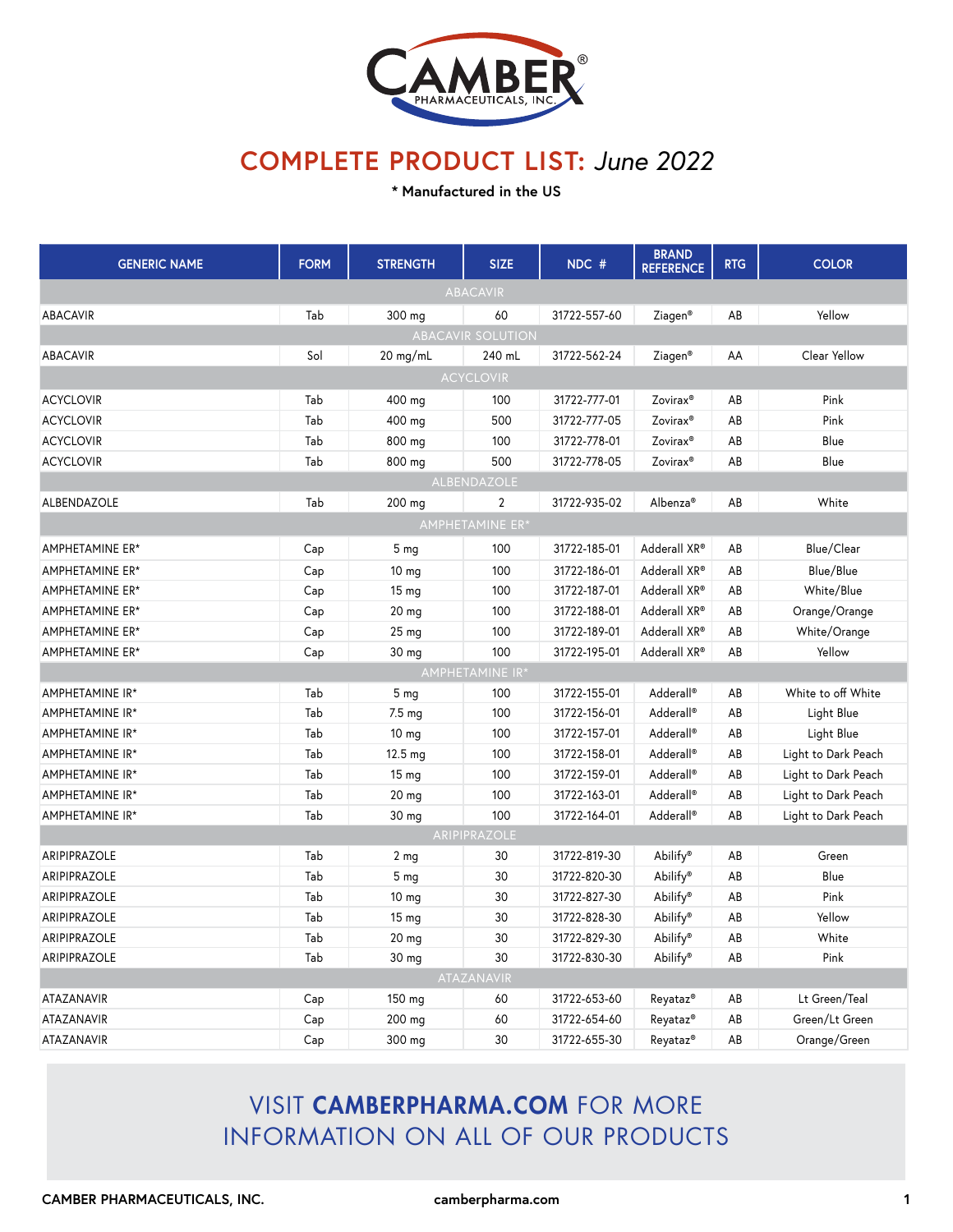

| <b>GENERIC NAME</b>    | <b>FORM</b>  | <b>STRENGTH</b>   | <b>SIZE</b>                | NDC #        | <b>BRAND</b><br><b>REFERENCE</b> | <b>RTG</b> | <b>COLOR</b>         |  |  |  |
|------------------------|--------------|-------------------|----------------------------|--------------|----------------------------------|------------|----------------------|--|--|--|
| <b>ATOMOXETINE</b>     |              |                   |                            |              |                                  |            |                      |  |  |  |
| <b>ATOMOXETINE</b>     | Cap          | 10 <sub>mg</sub>  | 30                         | 31722-714-30 | Strattera <sup>®</sup>           | AB         | White/White          |  |  |  |
| <b>ATOMOXETINE</b>     | Cap          | 18 <sub>mg</sub>  | 30                         | 31722-715-30 | Strattera <sup>®</sup>           | AB         | Yellow/White         |  |  |  |
| <b>ATOMOXETINE</b>     | Cap          | 25 mg             | 30                         | 31722-716-30 | Strattera <sup>®</sup>           | AB         | Blue/White           |  |  |  |
| <b>ATOMOXETINE</b>     | Cap          | 40 mg             | 30                         | 31722-717-30 | Strattera <sup>®</sup>           | AB         | Blue/Blue            |  |  |  |
| <b>ATOMOXETINE</b>     | Cap          | 60 mg             | 30                         | 31722-718-30 | Strattera <sup>®</sup>           | AB         | Blue/Yellow          |  |  |  |
| <b>ATOMOXETINE</b>     | Cap          | 80 mg             | 30                         | 31722-719-30 | Strattera <sup>®</sup>           | AB         | Brown/White          |  |  |  |
| <b>ATOMOXETINE</b>     | Cap          | 100 mg            | 30                         | 31722-720-30 | Strattera <sup>®</sup>           | AB         | Brown/Brown          |  |  |  |
|                        |              |                   | <b>ATOVAQUONE</b>          |              |                                  |            |                      |  |  |  |
| <b>ATOVAQUONE</b>      | Susp         | 750 mg/5 mL       | 210 mL                     | 31722-629-21 | Mepron <sup>®</sup>              | AB         | Yellow               |  |  |  |
|                        |              |                   | <b>BACLOFEN*</b>           |              |                                  |            |                      |  |  |  |
| BACLOFEN*              | Tab          | 5 <sub>mg</sub>   | 100                        | 31722-138-01 | Lioresal <sup>®</sup>            | AB         | White to off White   |  |  |  |
| BACLOFEN*              | Tab          | 10 <sub>mg</sub>  | 100                        | 31722-998-01 | Lioresal <sup>®</sup>            | AB         | White to off White   |  |  |  |
| BACLOFEN*              | Tab          | 10 mg             | 1000                       | 31722-998-10 | Lioresal <sup>®</sup>            | AB         | White to off White   |  |  |  |
| <b>BACLOFEN*</b>       | Tab          | 20 mg             | 100                        | 31722-999-01 | Lioresal <sup>®</sup>            | AB         | White to off White   |  |  |  |
| BACLOFEN*              | Tab          | 20 mg             | 500                        | 31722-999-05 | Lioresal <sup>®</sup>            | AB         | White to off White   |  |  |  |
| BACLOFEN*              | Tab          | 20 mg             | 1000                       | 31722-999-10 | Lioresal <sup>®</sup>            | AB         | White to off White   |  |  |  |
|                        |              |                   | BENZONATATE*               |              |                                  |            |                      |  |  |  |
| <b>BENZONATATE*</b>    | Soft Gel Cap | 100 mg            | 100                        | 31722-956-01 | Tessalon®                        | AA         | Yellow               |  |  |  |
| BENZONATATE*           | Soft Gel Cap | 100 mg            | 500                        | 31722-956-05 | Tessalon®                        | AA         | Yellow               |  |  |  |
| BENZONATATE*           | Soft Gel Cap | 200 mg            | 100                        | 31722-958-01 | Tessalon®                        | AA         | Yellow               |  |  |  |
| CHERRY SYRUP SOLUTION* |              |                   |                            |              |                                  |            |                      |  |  |  |
| CHERRY SYRUP*          | Sol          |                   | 473 mL                     | 31722-938-47 | Cherry Syrup                     | <b>NR</b>  | Clear                |  |  |  |
|                        |              |                   | <b>CINACALCET</b>          |              |                                  |            |                      |  |  |  |
| <b>CINACALCET</b>      | Tab          | 30 mg             | 30                         | 31722-103-30 | Sensipar®                        | AB         | Light Green          |  |  |  |
| <b>CINACALCET</b>      | Tab          | 60 mg             | 30                         | 31722-104-30 | Sensipar®                        | AB         | Light Green          |  |  |  |
| <b>CINACALCET</b>      | Tab          | 90 mg             | 30                         | 31722-105-30 | Sensipar <sup>®</sup>            | AB         | Light Green          |  |  |  |
|                        |              |                   | CAPTOPRIL*                 |              |                                  |            |                      |  |  |  |
| CAPTOPRIL*             | Tab          | 12.5              | 100                        | 31722-141-01 | Capoten®                         | AB         | White to off white   |  |  |  |
| CAPTOPRIL*             | Tab          | 25                | 100                        | 31722-142-01 | Capoten®                         | AB         | White to off white   |  |  |  |
| CAPTOPRIL*             | Tab          | 50                | 100                        | 31722-143-01 | Capoten®                         | AB         | White to off white   |  |  |  |
| CAPTOPRIL*             | Tab          | 100               | 100                        | 31722-144-01 | Capoten®                         | AB         | White to off white   |  |  |  |
|                        |              |                   | <b>CITALOPRAM SOLUTION</b> |              |                                  |            |                      |  |  |  |
| <b>CITALOPRAM</b>      | Sol          | 10 mg/5 mL        | 240 mL                     | 31722-564-24 | Celexa <sup>®</sup>              | AA         | Clear to Pale Yellow |  |  |  |
|                        |              |                   | <b>COLCHICINE</b>          |              |                                  |            |                      |  |  |  |
| <b>COLCHICINE</b>      | Tab          | 0.6 <sub>mg</sub> | 30                         | 31722-899-30 | Colcrys®                         | AB         | Purple               |  |  |  |
| <b>COLCHICINE</b>      | Tab          | $0.6$ mg          | 100                        | 31722-899-01 | Colcrys®                         | AB         | Purple               |  |  |  |
|                        |              |                   | <b>DAPTOMYCIN</b>          |              |                                  |            |                      |  |  |  |
| <b>DAPTOMYCIN</b>      | Inj          | 500 mg            | 10 mL                      | 31722-102-10 | Cubicinâ                         | AP         | Pale Yellow          |  |  |  |
|                        |              |                   | <b>DEFERASIROX</b>         |              |                                  |            |                      |  |  |  |
| DEFERASIROX            | Tab          | 90 mg             | 30                         | 31722-011-30 | Jadenu®                          | AB         | White to Off White   |  |  |  |
| <b>DEFERASIROX</b>     | Tab          | 180 mg            | 30                         | 31722-012-30 | Jadenu®                          | AB         | White to Off White   |  |  |  |
| DEFERASIROX            | Tab          | 360 mg            | 30                         | 31722-013-30 | Jadenu®                          | AB         | White to Off White   |  |  |  |
|                        |              |                   | DEXMETHYLPHENIDATE*        |              |                                  |            |                      |  |  |  |
| DEXMETHYLPHENIDATE*    | Cap          | 5 <sub>mg</sub>   | 100                        | 31722-229-01 | Focalin XR®                      | AB         | Light Brown/ White   |  |  |  |
| DEXMETHYLPHENIDATE*    | Cap          | 10 <sub>mg</sub>  | 100                        | 31722-230-01 | Focalin XR®                      | AB         | White / White        |  |  |  |
| DEXMETHYLPHENIDATE*    | Cap          | 15 <sub>mg</sub>  | 100                        | 31722-231-01 | Focalin XR®                      | AB         | Yellow / White       |  |  |  |
| DEXMETHYLPHENIDATE*    | Cap          | 20 mg             | 100                        | 31722-232-01 | Focalin XR®                      | AB         | Light Brown / White  |  |  |  |
| DEXMETHYLPHENIDATE*    | Cap          | 25 mg             | 100                        | 31722-233-01 | Focalin XR®                      | AB         | Yellow/ White        |  |  |  |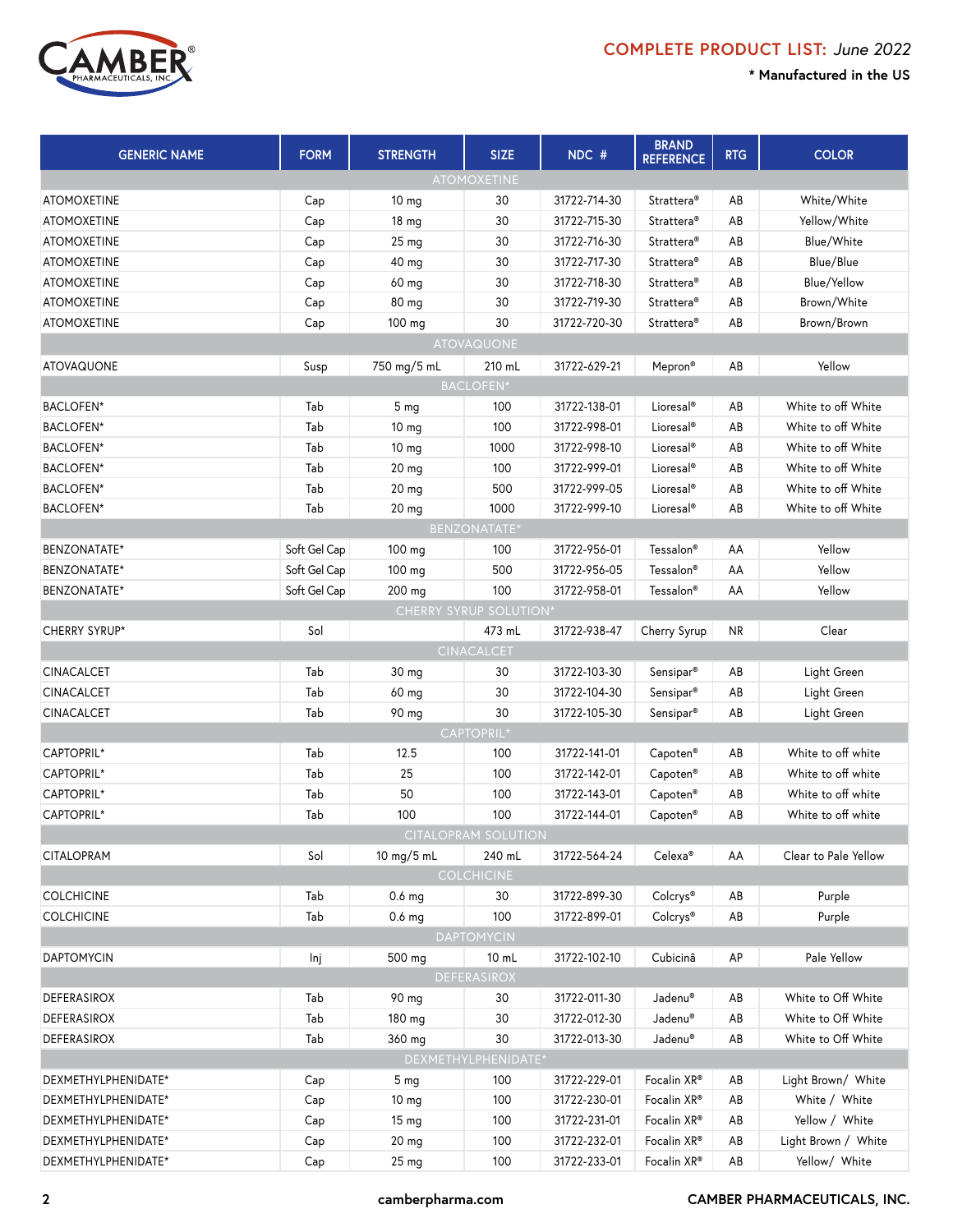

| <b>GENERIC NAME</b>                                               | <b>FORM</b> | <b>STRENGTH</b>                                         | <b>SIZE</b>                    | NDC #        | <b>BRAND</b><br><b>REFERENCE</b> | <b>RTG</b> | <b>COLOR</b>                |
|-------------------------------------------------------------------|-------------|---------------------------------------------------------|--------------------------------|--------------|----------------------------------|------------|-----------------------------|
| DEXMETHYLPHENIDATE*                                               | Cap         | 30 <sub>mg</sub>                                        | 100                            | 31722-234-01 | Focalin XR <sup>®</sup>          | AB         | White / White               |
| DEXMETHYLPHENIDATE*                                               | Cap         | 35 mg                                                   | 100                            | 31722-235-01 | Focalin XR <sup>®</sup>          | AB         | Light Yellow/ Light Yellow  |
| DEXMETHYLPHENIDATE*                                               | Cap         | 40 mg                                                   | 100                            | 31722-236-01 | Focalin XR®                      | AB         | Yellow/ White               |
|                                                                   |             |                                                         | <b>DIMETHYL FUMARATE</b>       |              |                                  |            |                             |
| DIMETHYL FUMARATE                                                 | Cap         | 120 mg                                                  | 14                             | 31722-657-31 | Tecfidera <sup>®</sup>           | AB         | Blue                        |
| DIMETHYL FUMARATE                                                 | Cap         | 240 mg                                                  | 60                             | 31722-658-32 | Tecfidera®                       | AB         | White                       |
| DIMETHYL FUMARATE                                                 | Cap         | 120mg/240mg SP                                          | 60                             | 31722-680-60 | Tecfidera <sup>®</sup>           | AB         | 120mg-Blue & 240mg- White   |
|                                                                   |             |                                                         | <b>DONEPEZIL</b>               |              |                                  |            |                             |
| <b>DONEPEZIL</b>                                                  | Tab         | 5 <sub>mg</sub>                                         | 30                             | 31722-737-30 | Aricept <sup>®</sup>             | AB         | White                       |
| <b>DONEPEZIL</b>                                                  | Tab         | 5 <sub>mg</sub>                                         | 90                             | 31722-737-90 | Aricept <sup>®</sup>             | AB         | White                       |
| <b>DONEPEZIL</b>                                                  | Tab         | 5 <sub>mg</sub>                                         | 500                            | 31722-737-05 | Aricept®                         | AB         | White                       |
| <b>DONEPEZIL</b>                                                  | Tab         | 10 mg                                                   | 30                             | 31722-738-30 | Aricept®                         | AB         | Yellow                      |
| <b>DONEPEZIL</b>                                                  | Tab         | 10 <sub>mg</sub>                                        | 90                             | 31722-738-90 | Aricept <sup>®</sup>             | AB         | Yellow                      |
| <b>DONEPEZIL</b>                                                  | Tab         | 10 <sub>mg</sub>                                        | 500                            | 31722-738-05 | Aricept <sup>®</sup>             | AB         | Yellow                      |
|                                                                   |             | <b>DROSPIRENONE ETHINYL ESTRADIOL*</b>                  |                                |              |                                  |            |                             |
| DROSPIRENONE ETHINYL ESTRADIOL*                                   | Tab         | 3 mg/0.02 mg                                            | 3x28ct                         | 31722-934-32 | YAZ®                             | AB         | Active-Pink/Placebo-White   |
|                                                                   |             | DROSPIRENONE ETHINYL ESTRADIOL*                         |                                |              |                                  |            |                             |
| DROSPIRENONE ETHINYL ESTRADIOL*                                   | Tab         | 3 mg/0.03 mg                                            | 3x28ct                         | 31722-945-31 | Yasmin®                          | AB         | Active-Yellow/Placebo-White |
|                                                                   |             |                                                         | <b>DROXIDOPA</b>               |              |                                  |            |                             |
| <b>DROXIDOPA</b>                                                  | Cap         | 100 mg                                                  | 90                             | 31722-014-90 | Northera <sup>®</sup>            | AB         | Pink Opaque                 |
| <b>DROXIDOPA</b>                                                  | Cap         | 200 mg                                                  | 90                             | 31722-015-90 | Northera <sup>®</sup>            | AB         | Light Blue                  |
| <b>DROXIDOPA</b>                                                  | Cap         | 300 mg                                                  | 90                             | 31722-010-90 | Northera <sup>®</sup>            | AB         | White Opaque                |
|                                                                   |             |                                                         | <b>DULOXETINE</b>              |              |                                  |            |                             |
| <b>DULOXETINE</b>                                                 |             |                                                         |                                | 31722-168-60 |                                  | AB         | Green                       |
|                                                                   | Cap         | $20$ mg                                                 | 60                             |              | Cymbalta®                        |            | Blue/White                  |
| <b>DULOXETINE</b><br><b>DULOXETINE</b>                            | Cap         | 30 mg                                                   | 30<br>30                       | 31722-169-30 | Cymbalta®                        | AB         |                             |
|                                                                   | Cap         | 60 mg                                                   |                                | 31722-170-30 | Cymbalta®                        | AB         | Blue/Green                  |
|                                                                   |             |                                                         | DUTASTERIDE*                   |              |                                  |            |                             |
| DUTASTERIDE*                                                      | Cap         | 0.5 <sub>mg</sub>                                       | 30                             | 31722-131-30 | Avodart <sup>®</sup>             | AB         | Yellow                      |
| DUTASTERIDE*                                                      | Cap         | 0.5 <sub>mg</sub>                                       | 90                             | 31722-131-90 | Avodart®                         | AB         | Yellow                      |
|                                                                   |             |                                                         | EFAVIRENZ                      |              |                                  |            |                             |
| EFAVIRENZ                                                         | Tab         | 600 mg                                                  | 30                             | 31722-504-30 | Sustiva <sup>®</sup>             | AB         | Yellow                      |
|                                                                   |             | EFAVIRENZ, EMTRICITABINE, TENOFOVIR DISOPROXIL FUMARATE |                                |              |                                  |            |                             |
| EFAVIRENZ, EMTRICITABINE, TENOFOVIR<br><b>DISOPROXIL FUMARATE</b> | Tab         | 600 mg/200 mg/<br>300 mg                                | 30                             | 31722-736-30 | Atripla <sup>®</sup>             | AB         | White to Off White          |
|                                                                   |             |                                                         | <b>ENALAPRIL SOLUTION</b>      |              |                                  |            |                             |
| ENALAPRIL                                                         | Sol         | 1 $mg/mL$                                               | 150 mL                         | 31722-020-15 | Epaned <sup>®</sup>              | AB         | Clear                       |
|                                                                   |             |                                                         | <b>ENTECAVIR</b>               |              |                                  |            |                             |
| <b>ENTECAVIR</b>                                                  | Tab         | 0.5 <sub>mg</sub>                                       | 30                             | 31722-833-30 | Baraclude <sup>®</sup>           | AB         | White                       |
| <b>ENTECAVIR</b>                                                  | Tab         | 0.5 <sub>mg</sub>                                       | 90                             | 31722-833-90 | Baraclude <sup>®</sup>           | AB         | White                       |
| <b>ENTECAVIR</b>                                                  | Tab         | 1 <sub>mq</sub>                                         | 30                             | 31722-834-30 | Baraclude <sup>®</sup>           | AB         | Pink                        |
|                                                                   |             |                                                         | <b>ESCITALOPRAM SOLUTION</b>   |              |                                  |            |                             |
| <b>ESCITALOPRAM</b>                                               | Sol         | $5 \text{ mg}/5 \text{ mL}$                             | 240 mL                         | 31722-569-24 | Lexapro®                         | AA         | Pale Yellow                 |
|                                                                   |             |                                                         | <b>ESOMEPRAZOLE TRIHYDRATE</b> |              |                                  |            |                             |
| ESOMEPRAZOLE TRIHYDRATE                                           | Cap         | 20 <sub>mg</sub>                                        | 30                             | 31722-664-30 | Nexium®                          | AB         | White                       |
| <b>ESOMEPRAZOLE TRIHYDRATE</b>                                    | Cap         | 20 mg                                                   | 90                             | 31722-664-90 | Nexium <sup>®</sup>              | AB         | White                       |
| ESOMEPRAZOLE TRIHYDRATE                                           | Cap         | 20 <sub>mg</sub>                                        | 1000                           | 31722-664-10 | Nexium <sup>®</sup>              | AB         | White                       |
| <b>ESOMEPRAZOLE TRIHYDRATE</b>                                    | Cap         | 40 mg                                                   | 30                             | 31722-665-30 | Nexium®                          | AB         | White                       |
| ESOMEPRAZOLE TRIHYDRATE                                           | Cap         | 40 mg                                                   | 90                             | 31722-665-90 | Nexium®                          | AB         | White                       |
| ESOMEPRAZOLE TRIHYDRATE                                           | Cap         | 40 mg                                                   | 1000                           | 31722-665-10 | Nexium®                          | AB         | White                       |
|                                                                   |             |                                                         |                                |              |                                  |            |                             |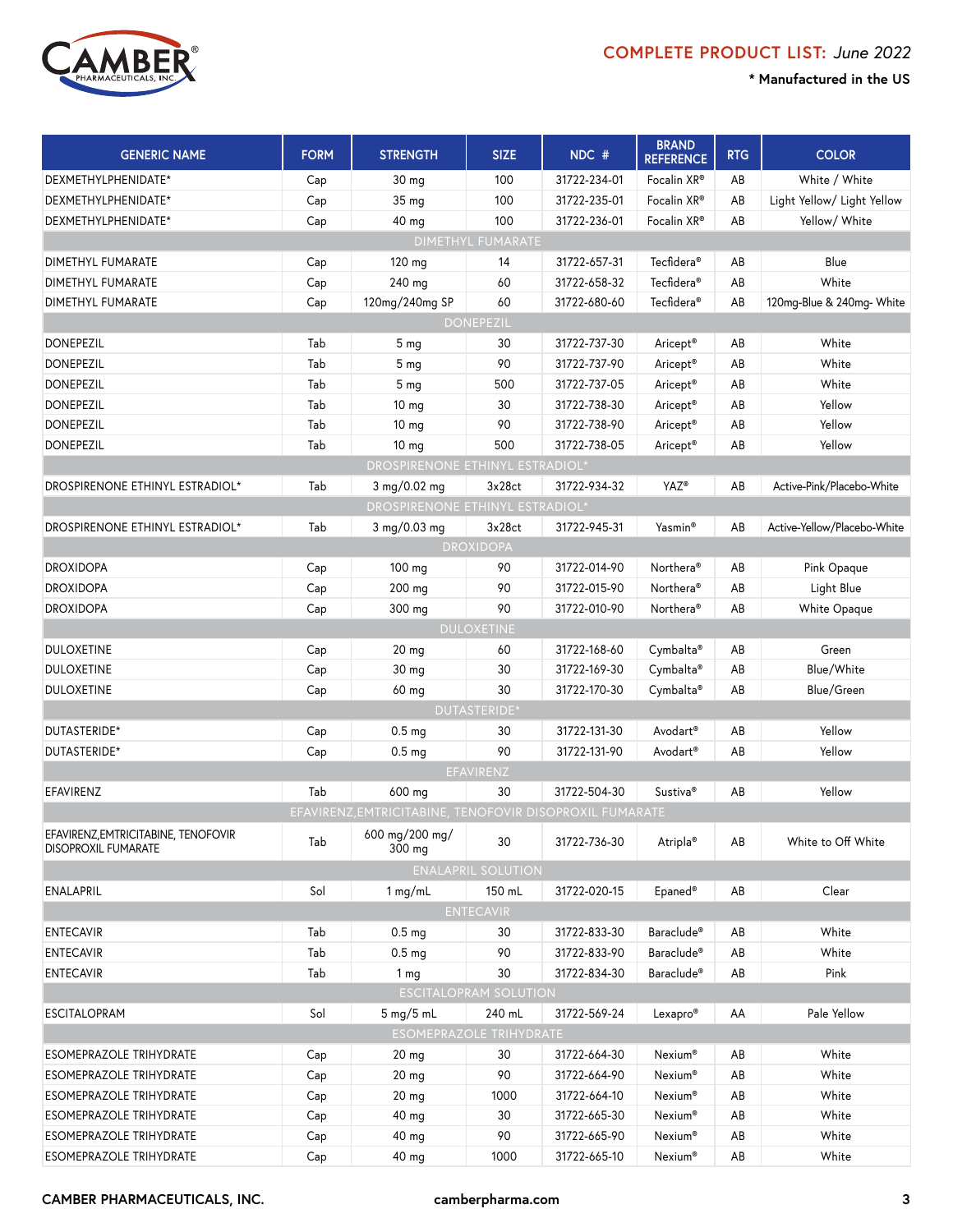

| <b>GENERIC NAME</b>     | <b>FORM</b>        | <b>STRENGTH</b>                  | <b>SIZE</b>         | NDC #        | <b>BRAND</b><br><b>REFERENCE</b> | <b>RTG</b> | <b>COLOR</b>       |  |  |  |
|-------------------------|--------------------|----------------------------------|---------------------|--------------|----------------------------------|------------|--------------------|--|--|--|
| <b>FAMCICLOVIR</b>      |                    |                                  |                     |              |                                  |            |                    |  |  |  |
| <b>FAMCICLOVIR</b>      | Tab                | 125 mg                           | 30                  | 31722-706-30 | Famvir <sup>®</sup>              | AB         | White              |  |  |  |
| <b>FAMCICLOVIR</b>      | Tab                | 250 mg                           | 30                  | 31722-707-30 | Famvir <sup>®</sup>              | AB         | White              |  |  |  |
| <b>FAMCICLOVIR</b>      | Tab                | 500 mg                           | 30                  | 31722-708-30 | Famvir <sup>®</sup>              | AB         | White              |  |  |  |
| <b>FAMOTIDINE</b>       |                    |                                  |                     |              |                                  |            |                    |  |  |  |
| <b>FAMOTIDINE</b>       | Tab                | 20 <sub>mg</sub>                 | 100                 | 31722-017-01 | Pepcid <sup>®</sup>              | AB         | Light Yellow       |  |  |  |
| <b>FAMOTIDINE</b>       | Tab                | 20 <sub>mg</sub>                 | 1000                | 31722-017-10 | Pepcid®                          | AB         | Light Yellow       |  |  |  |
| <b>FAMOTIDINE</b>       | Tab                | 40 mg                            | 100                 | 31722-018-01 | Pepcid <sup>®</sup>              | AB         | White              |  |  |  |
| <b>FAMOTIDINE</b>       | Tab                | 40 mg                            | 500                 | 31722-018-05 | Pepcid <sup>®</sup>              | AB         | White              |  |  |  |
| <b>FAMOTIDINE</b>       | Tab                | 40 mg                            | 1000                | 31722-018-10 | Pepcid <sup>®</sup>              | AB         | White              |  |  |  |
|                         | <b>FENOFIBRATE</b> |                                  |                     |              |                                  |            |                    |  |  |  |
| <b>FENOFIBRATE</b>      | Tab                | 48 mg                            | 90                  | 31722-595-90 | Tricor®                          | AB         | Yellow             |  |  |  |
| <b>FENOFIBRATE</b>      | Tab                | 145 mg                           | 90                  | 31722-596-90 | Tricor®                          | AB         | White              |  |  |  |
|                         |                    |                                  | FINASTERIDE 1 mg    |              |                                  |            |                    |  |  |  |
| <b>FINASTERIDE</b>      | Tab                | 1 <sub>mg</sub>                  | 30                  | 31722-526-30 | Propecia <sup>®</sup>            | AB         | Brown              |  |  |  |
| <b>FINASTERIDE</b>      | Tab                | 1 <sub>mg</sub>                  | 90                  | 31722-526-90 | Propecia <sup>®</sup>            | AB         | Brown              |  |  |  |
|                         |                    |                                  | FINASTERIDE 5 mg    |              |                                  |            |                    |  |  |  |
| <b>FINASTERIDE</b>      | Tab                | 5 <sub>mg</sub>                  | 30                  | 31722-525-30 | Proscar <sup>®</sup>             | AB         | Blue               |  |  |  |
| <b>FINASTERIDE</b>      | Tab                | 5 <sub>mg</sub>                  | 90                  | 31722-525-90 | Proscar <sup>®</sup>             | AB         | Blue               |  |  |  |
| <b>FINASTERIDE</b>      | Tab                | 5 <sub>mq</sub>                  | 1000                | 31722-525-10 | Proscar <sup>®</sup>             | AB         | Blue               |  |  |  |
| FOSAPREPITANT           |                    |                                  |                     |              |                                  |            |                    |  |  |  |
| <b>FOSAPREPITANT</b>    | Inj                | 150 mg                           | $10$ mL             | 31722-165-31 | Emend <sup>®</sup>               | AP         | White to off White |  |  |  |
| GABAPENTIN*             |                    |                                  |                     |              |                                  |            |                    |  |  |  |
| GABAPENTIN *            | Tab                | 600 mg                           | 100                 | 31722-166-01 | Neurontin <sup>®</sup>           | AB         | White              |  |  |  |
| GABAPENTIN*             | Tab                | 600 mg                           | 500                 | 31722-166-05 | Neurontin <sup>®</sup>           | AB         | White              |  |  |  |
| GABAPENTIN*             | Tab                | 800 mg                           | 100                 | 31722-167-01 | Neurontin <sup>®</sup>           | AB         | White              |  |  |  |
| GABAPENTIN*             | Tab                | 800 mg                           | 500                 | 31722-167-05 | Neurontin <sup>®</sup>           | AB         | White              |  |  |  |
|                         |                    |                                  | <b>GEMFIBROZIL*</b> |              |                                  |            |                    |  |  |  |
| GEMFIBROZIL*            | Tab                | 600 mg                           | 60                  | 31722-128-60 | Lopid <sup>®</sup>               | AB         | White              |  |  |  |
| GEMFIBROZIL*            | Tab                | 600 mg                           | 500                 | 31722-128-05 | Lopid <sup>®</sup>               | AB         | White              |  |  |  |
|                         |                    | <b>GLYCERIN LIQUID SOLUTION*</b> |                     |              |                                  |            |                    |  |  |  |
| <b>GLYCERIN LIQUID*</b> | Sol                |                                  | 473 mL              | 31722-939-47 | Glycerin Liquid                  | <b>NR</b>  | Clear              |  |  |  |
|                         |                    |                                  | HYDRALAZINE         |              |                                  |            |                    |  |  |  |
| HYDRALAZINE             | Tab                | 10 <sub>mg</sub>                 | 100                 | 31722-519-01 | Apresoline®                      | AA         | Orange             |  |  |  |
| HYDRALAZINE             | Tab                | 25 mg                            | 100                 | 31722-520-01 | Apresoline®                      | AA         | Orange             |  |  |  |
| HYDRALAZINE             | Tab                | 25 mg                            | 1000                | 31722-520-10 | Apresoline®                      | AA         | Orange             |  |  |  |
| HYDRALAZINE             | Tab                | 50 mg                            | 100                 | 31722-521-01 | Apresoline®                      | AA         | Orange             |  |  |  |
| HYDRALAZINE             | Tab                | 50 mg                            | 1000                | 31722-521-10 | Apresoline®                      | AA         | Orange             |  |  |  |
| HYDRALAZINE             | Tab                | 100 mg                           | 100                 | 31722-522-01 | Apresoline®                      | AA         | Orange             |  |  |  |
|                         |                    |                                  | HYDROCODONE APAP*   |              |                                  |            |                    |  |  |  |
| HYDROCODONE APAP*       | Tab                | 5 mg / 325 mg                    | 100                 | 31722-996-01 | Norco <sup>®</sup>               | AA         | Off White          |  |  |  |
| HYDROCODONE APAP*       | Tab                | 5 mg / 325 mg                    | 500                 | 31722-996-05 | Norco <sup>®</sup>               | AA         | Off White          |  |  |  |
| HYDROCODONE APAP*       | Tab                | 7.5 mg / 325 mg                  | 100                 | 31722-942-01 | Norco <sup>®</sup>               | AA         | Off White          |  |  |  |
| HYDROCODONE APAP*       | Tab                | 7.5 mg / 325 mg                  | 500                 | 31722-942-05 | Norco <sup>®</sup>               | AA         | Off White          |  |  |  |
| HYDROCODONE APAP*       | Tab                | 10 mg / 325 mg                   | 100                 | 31722-997-01 | Norco <sup>®</sup>               | AA         | Off White          |  |  |  |
| HYDROCODONE APAP*       | Tab                | 10 mg / 325 mg                   | 500                 | 31722-997-05 | Norco <sup>®</sup>               | AA         | Off White          |  |  |  |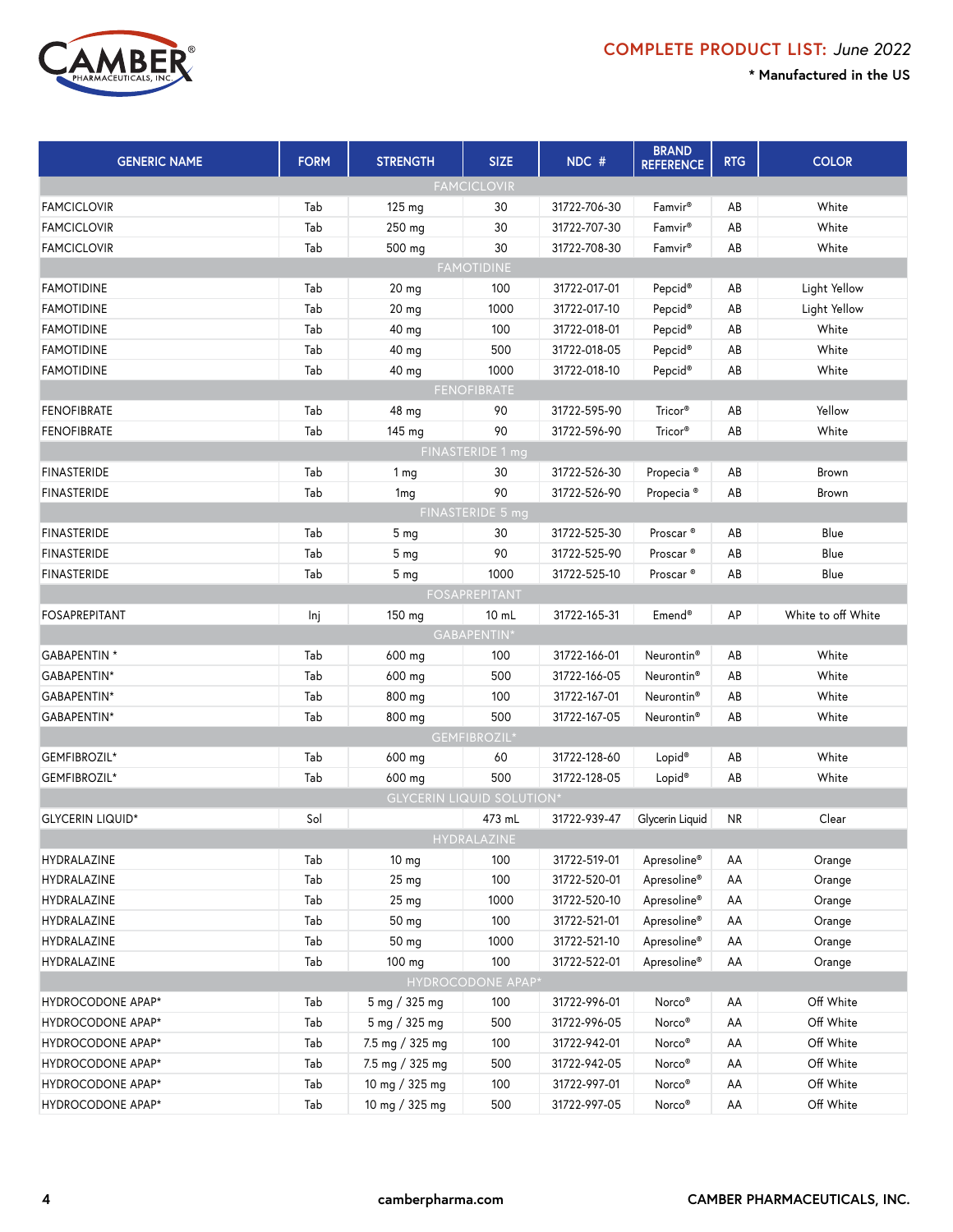

| <b>GENERIC NAME</b>      | <b>FORM</b>    | <b>STRENGTH</b>  | <b>SIZE</b>                  | NDC #        | <b>BRAND</b><br><b>REFERENCE</b> | <b>RTG</b> | <b>COLOR</b> |  |  |  |
|--------------------------|----------------|------------------|------------------------------|--------------|----------------------------------|------------|--------------|--|--|--|
|                          |                |                  | <b>HYDROMORPHONE ER*</b>     |              |                                  |            |              |  |  |  |
| <b>HYDROMORPHONE ER*</b> | Tab            | 8 <sub>mg</sub>  | 100                          | 31722-119-01 | Exalgo <sup>®</sup>              | AB         | Light Pink   |  |  |  |
| <b>HYDROMORPHONE ER*</b> | Tab            | $12 \text{ mg}$  | 100                          | 31722-120-01 | Exalgo <sup>®</sup>              | AB         | Light Yellow |  |  |  |
| <b>HYDROMORPHONE ER*</b> | Tab            | 16 mg            | 100                          | 31722-121-01 | Exalgo <sup>®</sup>              | AB         | Light Beige  |  |  |  |
| <b>HYDROMORPHONE ER*</b> | Tab            | 32 mg            | 100                          | 31722-122-01 | Exalgo <sup>®</sup>              | AB         | White        |  |  |  |
|                          |                |                  | <b>INDOMETHACIN</b>          |              |                                  |            |              |  |  |  |
| <b>INDOMETHACIN</b>      | Cap            | 25 <sub>mg</sub> | 100                          | 31722-542-01 | Indomethacin <sup>®</sup>        | AB         | Green        |  |  |  |
| <b>INDOMETHACIN</b>      | Cap            | 50 mg            | 100                          | 31722-543-01 | Indomethacin <sup>®</sup>        | AB         | Green        |  |  |  |
| <b>INDOMETHACIN ER</b>   |                |                  |                              |              |                                  |            |              |  |  |  |
| <b>INDOMETHACIN ER</b>   | Cap            | 75 mg            | 60                           | 31722-565-60 | Indocin SR <sup>®</sup>          | AB         | White        |  |  |  |
| <b>INDOMETHACIN ER</b>   | Cap            | 75 mg            | 100                          | 31722-565-01 | Indocin SR®                      | AB         | White        |  |  |  |
| IRBESARTAN               |                |                  |                              |              |                                  |            |              |  |  |  |
| IRBESARTAN               | Tab            | 75 mg            | 30                           | 31722-729-30 | Avapro®                          | AB         | White        |  |  |  |
| IRBESARTAN               | Tab            | 75 mg            | 90                           | 31722-729-90 | Avapro®                          | AB         | White        |  |  |  |
| IRBESARTAN               | Tab            | 150 mg           | 30                           | 31722-730-30 | Avapro®                          | AB         | White        |  |  |  |
| IRBESARTAN               | Tab            | 150 mg           | 90                           | 31722-730-90 | Avapro®                          | AB         | White        |  |  |  |
| IRBESARTAN               | Tab            | 300 mg           | 30                           | 31722-731-30 | Avapro®                          | AB         | White        |  |  |  |
| IRBESARTAN               | Tab            | 300 mg           | 90                           | 31722-731-90 | Avapro®                          | AB         | White        |  |  |  |
|                          |                |                  | <b>ITRACONAZOLE SOLUTION</b> |              |                                  |            |              |  |  |  |
| <b>ITRACONAZOLE</b>      | Sol            | $10$ mg/mL       | 150 mL                       | 31722-006-31 | Sporanox <sup>®</sup>            | AA         | Clear        |  |  |  |
|                          |                |                  | LACOSAMIDE                   |              |                                  |            |              |  |  |  |
| LACOSAMIDE               | Tab            | 50 mg            | 60                           | 31722-812-60 | Vimpat <sup>®</sup>              | AB         | Pink         |  |  |  |
| LACOSAMIDE               | Tab            | 100 mg           | 60                           | 31722-813-60 | Vimpat <sup>®</sup>              | AB         | Yellow       |  |  |  |
| LACOSAMIDE               | Tab            | 150 mg           | 60                           | 31722-814-60 | Vimpat <sup>®</sup>              | AB         | Salmon       |  |  |  |
| LACOSAMIDE               | Tab            | 200 mg           | 60                           | 31722-815-60 | Vimpat <sup>®</sup>              | AB         | Blue         |  |  |  |
|                          |                |                  | LAMIVUDINE/ZIDOVUDINE        |              |                                  |            |              |  |  |  |
| LAMIVUDINE/ZIDOVUDINE    | Tab            | 150/300 mg       | 60                           | 31722-506-60 | Combivir <sup>®</sup>            | AB         | White        |  |  |  |
|                          |                |                  | LANSOPRAZOLE DR              |              |                                  |            |              |  |  |  |
| LANSOPRAZOLE DR          | Cap            | $15 \text{ mg}$  | 30                           | 31722-570-30 | Prevacid <sup>®</sup>            | AB         | Pink/Green   |  |  |  |
| <b>LANSOPRAZOLE DR</b>   | Cap            | 15 mg            | 90                           | 31722-570-90 | Prevacid <sup>®</sup>            | AB         | Pink/Green   |  |  |  |
| LANSOPRAZOLE DR          | Cap            | 30 mg            | 30                           | 31722-571-30 | Prevacid <sup>®</sup>            | AB         | Pink/Black   |  |  |  |
| LANSOPRAZOLE DR          | Cap            | 30 mg            | 90                           | 31722-571-90 | Prevacid®                        | AB         | Pink/Black   |  |  |  |
| LANSOPRAZOLE DR          | $\mathsf{Cap}$ | 30 mg            | 500                          | 31722-571-05 | Prevacid®                        | AB         | Pink/Black   |  |  |  |
|                          |                |                  | LEVETIRACETAM                |              |                                  |            |              |  |  |  |
| LEVETIRACETAM            | Tab            | 250 mg           | 120                          | 31722-536-12 | Keppra <sup>®</sup>              | AB         | Blue         |  |  |  |
| LEVETIRACETAM            | Tab            | 250 mg           | 500                          | 31722-536-05 | Keppra <sup>®</sup>              | AB         | Blue         |  |  |  |
| LEVETIRACETAM            | Tab            | 500 mg           | 120                          | 31722-537-12 | Keppra <sup>®</sup>              | AB         | Yellow       |  |  |  |
| LEVETIRACETAM            | Tab            | 500 mg           | 500                          | 31722-537-05 | Keppra®                          | AB         | Yellow       |  |  |  |
| LEVETIRACETAM            | Tab            | 750 mg           | 120                          | 31722-538-12 | Keppra®                          | AB         | Orange       |  |  |  |
| LEVETIRACETAM            | Tab            | 750 mg           | 500                          | 31722-538-05 | Keppra®                          | AB         | Orange       |  |  |  |
| LEVETIRACETAM            | Tab            | 1000 mg          | 60                           | 31722-539-60 | Keppra®                          | AB         | White        |  |  |  |
|                          |                |                  | LEVETIRACETAM SOLUTION       |              |                                  |            |              |  |  |  |
| LEVETIRACETAM            | Sol            | 100 mg           | 473 mL                       | 31722-574-47 | Keppra®                          | AA         | Clear        |  |  |  |
|                          |                |                  | <b>LEVOCETIRIZINE</b>        |              |                                  |            |              |  |  |  |
| <b>LEVOCETIRIZINE</b>    | Tab            | 5 <sub>mg</sub>  | 90                           | 31722-551-90 | Xyzal <sup>®</sup>               | AB         | Off White    |  |  |  |
|                          |                |                  | LEVOCETIRIZINE SOLUTION      |              |                                  |            |              |  |  |  |
| LEVOCETIRIZINE           | Sol            | 2.5 mg/5mL       | 148 mL                       | 31722-659-31 | Xyzal <sup>®</sup>               | AA         | Clear        |  |  |  |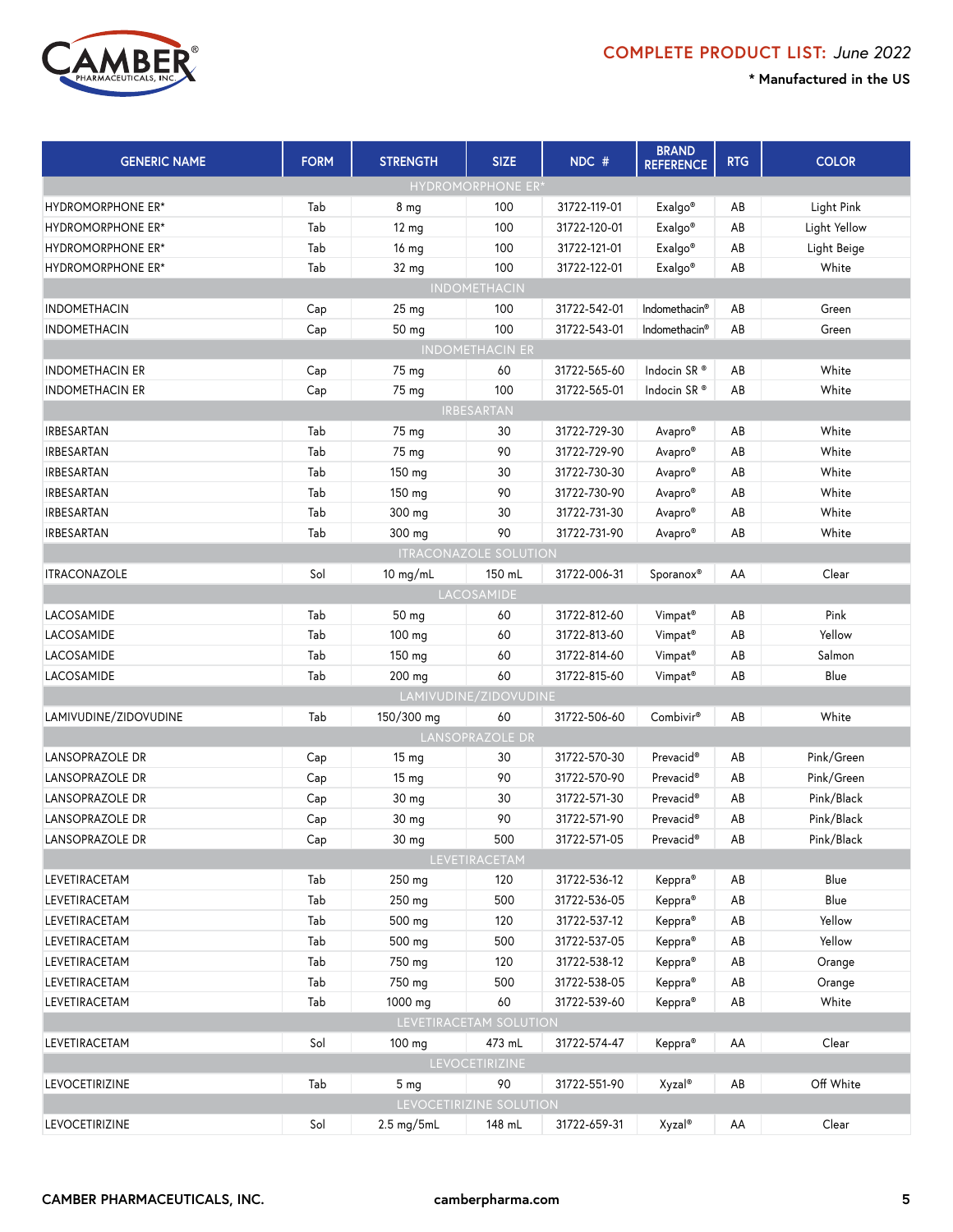

| <b>GENERIC NAME</b>       | <b>FORM</b> | <b>STRENGTH</b>           | <b>SIZE</b>         | NDC #        | <b>BRAND</b><br><b>REFERENCE</b> | <b>RTG</b> | <b>COLOR</b>       |
|---------------------------|-------------|---------------------------|---------------------|--------------|----------------------------------|------------|--------------------|
|                           |             |                           | LEVOFLOXACIN        |              |                                  |            |                    |
| LEVOFLOXACIN              | Tab         | 250 mg                    | 50                  | 31722-721-50 | Levaquin®                        | AB         | Pink               |
| <b>LEVOFLOXACIN</b>       | Tab         | 500 mg                    | 50                  | 31722-722-50 | Levaquin®                        | AB         | Orange             |
| <b>LEVOFLOXACIN</b>       | Tab         | 750 mg                    | 20                  | 31722-723-20 | Levaquin®                        | AB         | White              |
|                           |             |                           | LINEZOLID           |              |                                  |            |                    |
| LINEZOLID                 | Tab         | 600 mg                    | 20                  | 31722-749-20 | Zyvox®                           | AB         | White              |
| LINEZOLID                 | Tab         | 600 mg                    | 30                  | 31722-749-30 | Zyvox®                           | AB         | White              |
|                           |             |                           | LITHIUM CARBONATE   |              |                                  |            |                    |
| LITHIUM CARBONATE         | Cap         | 150 mg                    | 100                 | 31722-544-01 | Lithium Carbonate®               | AB         | White              |
| <b>LITHIUM CARBONATE</b>  | Cap         | 300 mg                    | 100                 | 31722-545-01 | Lithium Carbonate®               | AB         | Pink               |
| LITHIUM CARBONATE         | Cap         | 300 mg                    | 1000                | 31722-545-10 | Lithium Carbonate®               | AB         | Pink               |
| LITHIUM CARBONATE         | Cap         | 600 mg                    | 100                 | 31722-546-01 | Lithium Carbonate®               | AB         | Pink/White         |
|                           |             | LOPINAVIR AND RITONAVIR   |                     |              |                                  |            |                    |
| LOPINAVIR AND RITONAVIR   | Tab         | 100 mg/25 mg              | 60                  | 31722-603-60 | Kaletra <sup>®</sup>             | AB         | Yellow             |
| LOPINAVIR AND RITONAVIR   | Tab         | 200 mg/50 mg              | 120                 | 31722-556-12 | Kaletra <sup>®</sup>             | AB         | Yellow             |
|                           |             |                           | LOSARTAN            |              |                                  |            |                    |
| <b>LOSARTAN</b>           | Tab         | 25 <sub>mg</sub>          | 90                  | 31722-700-90 | Cozaar®                          | AB         | White              |
| <b>LOSARTAN</b>           | Tab         | 25 mg                     | 1000                | 31722-700-10 | Cozaar®                          | AB         | White              |
| LOSARTAN                  | Tab         | 50 mg                     | 30                  | 31722-701-30 | Cozaar®                          | AB         | White              |
| <b>LOSARTAN</b>           | Tab         | 50 mg                     | 90                  | 31722-701-90 | Cozaar®                          | AB         | White              |
| <b>LOSARTAN</b>           | Tab         | 50 mg                     | 1000                | 31722-701-10 | Cozaar®                          | AB         | White              |
| LOSARTAN                  | Tab         | 100 mg                    | 30                  | 31722-702-30 | Cozaar®                          | AB         | White              |
| LOSARTAN                  | Tab         | 100 mg                    | 90                  | 31722-702-90 | Cozaar®                          | AB         | White              |
| LOSARTAN                  | Tab         | 100 mg                    | 1000                | 31722-702-10 | Cozaar®                          | AB         | White              |
|                           |             |                           | MARAVIROC           |              |                                  |            |                    |
| <b>MARAVIROC</b>          | Tab         | 150 mg                    | 60                  | 31722-579-60 | Selzentry®                       | AB         | White to Off White |
| <b>MARAVIROC</b>          | Tab         | 300 mg                    | 60                  | 31722-580-60 | Selzentry®                       | AB         | White to Off White |
|                           |             |                           | MESALAMINE          |              |                                  |            |                    |
| MESALAMINE                | Supp        | 1000 mg                   | 30                  | 31722-005-30 | Canasa®                          | AB         | Light Tan          |
|                           |             |                           | METHADONE*          |              |                                  |            |                    |
| METHADONE*                | Tab         | 5 <sub>mg</sub>           | 100                 | 31722-946-01 | Dolophine <sup>®</sup>           | AA         | White              |
| METHADONE*                | Tab         | 10 <sub>mg</sub>          | 100                 | 31722-947-01 | Dolophine®                       | AA         | White              |
|                           |             |                           | METHOCARBAMOL       |              |                                  |            |                    |
| METHOCARBAMOL             | Tab         | 500 mg                    | 100                 | 31722-533-01 | Robaxin®                         | AA         | Off White          |
| METHOCARBAMOL             | Tab         | 500 mg                    | 500                 | 31722-533-05 | Robaxin®                         | AA         | Off White          |
| METHOCARBAMOL             | Tab         | 750 mg                    | 100                 | 31722-534-01 | Robaxin®                         | AA         | Off White          |
| METHOCARBAMOL             | Tab         | 750 mg                    | 500                 | 31722-534-05 | Robaxin®                         | AA         | Off White          |
|                           |             |                           | METHYLPHENIDATE*    |              |                                  |            |                    |
| METHYLPHENIDATE*          | Tab         | 5 <sub>mg</sub>           | 100                 | 31722-173-01 | Ritalin <sup>®</sup>             | AB         | Light Yellow       |
| METHYLPHENIDATE*          | Tab         | 10 mg                     | 100                 | 31722-174-01 | Ritalin <sup>®</sup>             | AB         | Light Blue         |
| METHYLPHENIDATE*          | Tab         | 20 mg                     | 100                 | 31722-175-01 | Ritalin <sup>®</sup>             | AB         | Light Yellow       |
|                           |             | METHYLPHENIDATE CHEWABLE* |                     |              |                                  |            |                    |
| METHYLPHENIDATE CHEWABLE* | Tab-Chew    | 2.5 <sub>mg</sub>         | 100                 | 31722-926-01 | Methylin <sup>®</sup>            | AB         | White              |
| METHYLPHENIDATE CHEWABLE* | Tab-Chew    | 5 <sub>mg</sub>           | 100                 | 31722-927-01 | Methylin <sup>®</sup>            | AB         | White              |
| METHYLPHENIDATE CHEWABLE* | Tab-Chew    | 10 mg                     | 100                 | 31722-928-01 | Methylin <sup>®</sup>            | AB         | White              |
|                           |             |                           | METHYLPHENIDATE ER* |              |                                  |            |                    |
| METHYLPHENIDATE ER*       | Tab         | 18 <sub>mg</sub>          | 100                 | 31722-952-01 | Concerta®                        | AB         | Yellow             |
| METHYLPHENIDATE ER*       | Tab         | 27 <sub>mg</sub>          | 100                 | 31722-953-01 | Concerta®                        | AB         | Light Pink         |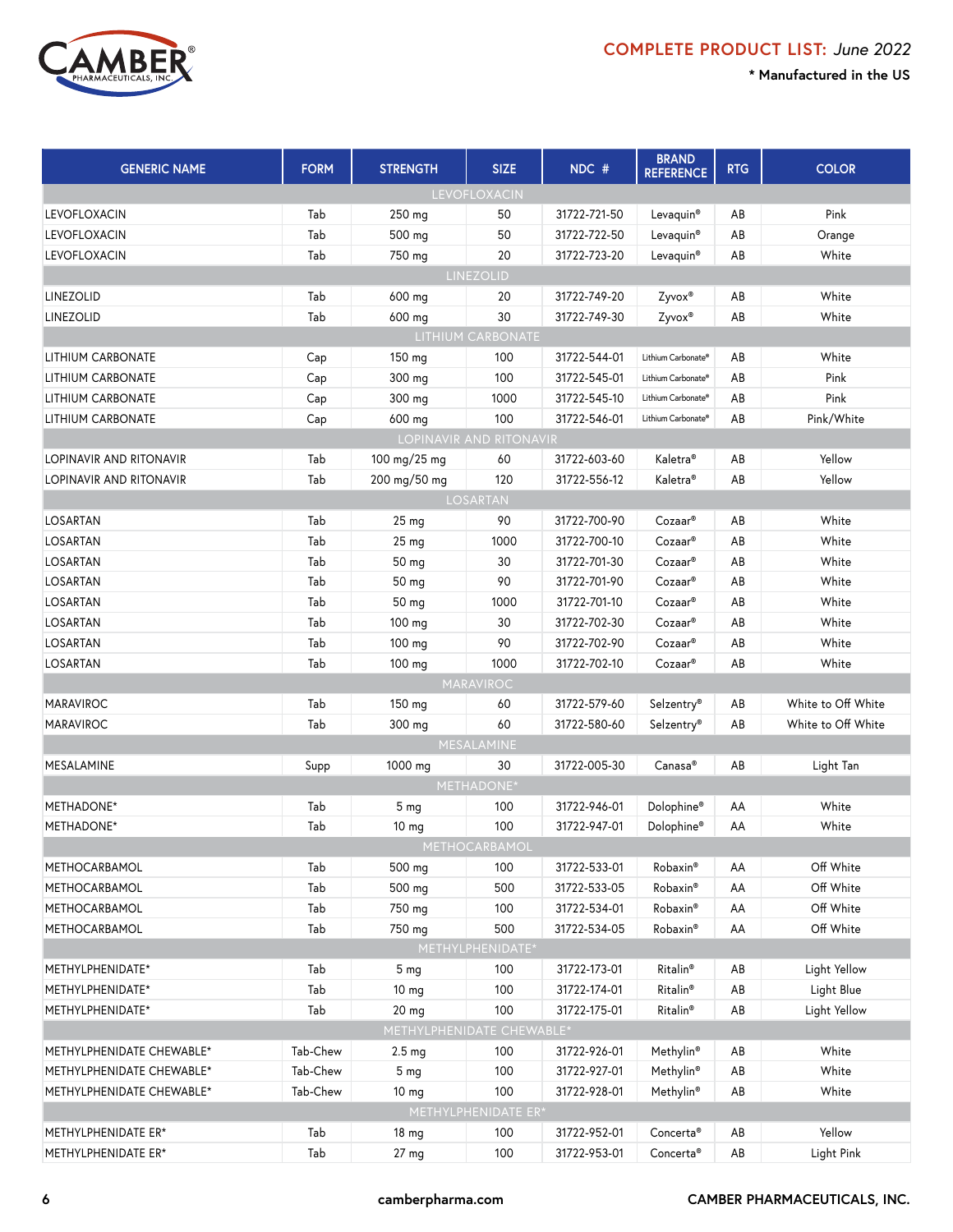

| <b>GENERIC NAME</b>       | <b>FORM</b>  | <b>STRENGTH</b>           | <b>SIZE</b>        | NDC #        | <b>BRAND</b><br><b>REFERENCE</b> | <b>RTG</b> | <b>COLOR</b>       |  |
|---------------------------|--------------|---------------------------|--------------------|--------------|----------------------------------|------------|--------------------|--|
| METHYLPHENIDATE ER*       | Tab          | 36 mg                     | 100                | 31722-954-01 | Concerta <sup>®</sup>            | AB         | White              |  |
| METHYLPHENIDATE ER*       | Tab          | 54 mg                     | 100                | 31722-955-01 | Concerta <sup>®</sup>            | AB         | Light Brown        |  |
|                           |              | METOPROLOL SUCCINATE ER   |                    |              |                                  |            |                    |  |
| METOPROLOL SUCCINATE ER   | Tab          | $25 \text{ mg}$           | 100                | 31722-589-01 | TOPROL-XL®                       | AB         | White to Off White |  |
| METOPROLOL SUCCINATE ER   | Tab          | 25 <sub>mg</sub>          | 500                | 31722-589-05 | TOPROL-XL®                       | AB         | White to Off White |  |
| METOPROLOL SUCCINATE ER   | Tab          | 25 mg                     | 1000               | 31722-589-10 | TOPROL-XL®                       | AB         | White to Off White |  |
| METOPROLOL SUCCINATE ER   | Tab          | 50 mg                     | 100                | 31722-590-01 | TOPROL-XL®                       | AB         | White to Off White |  |
| METOPROLOL SUCCINATE ER   | Tab          | 50 mg                     | 500                | 31722-590-05 | TOPROL-XL®                       | AB         | White to Off White |  |
| METOPROLOL SUCCINATE ER   | Tab          | 50 mg                     | 1000               | 31722-590-10 | TOPROL-XL®                       | AB         | White to Off White |  |
| METOPROLOL SUCCINATE ER   | Tab          | 100 mg                    | 100                | 31722-591-01 | TOPROL-XL®                       | AB         | White to Off White |  |
| METOPROLOL SUCCINATE ER   | Tab          | 100 mg                    | 500                | 31722-591-05 | TOPROL-XL®                       | AB         | White to Off White |  |
| METOPROLOL SUCCINATE ER   | Tab          | 100 mg                    | 1000               | 31722-591-10 | TOPROL-XL®                       | AB         | White to Off White |  |
| METOPROLOL SUCCINATE ER   | Tab          | 200 mg                    | 100                | 31722-592-01 | TOPROL-XL <sup>®</sup>           | AB         | White to Off White |  |
| METOPROLOL SUCCINATE ER   | Tab          | 200 mg                    | 500                | 31722-592-05 | TOPROL-XL®                       | AB         | White to Off White |  |
|                           |              |                           | MONTELUKAST        |              |                                  |            |                    |  |
| MONTELUKAST               | Tab          | 10 <sub>mg</sub>          | 30                 | 31722-726-30 | Singulair®                       | AB         | Beige              |  |
| MONTELUKAST               | Tab          | 10 mg                     | 90                 | 31722-726-90 | Singulair <sup>®</sup>           | AB         | Beige              |  |
| MONTELUKAST               | Tab          | 10 <sub>mg</sub>          | 1000               | 31722-726-10 | Singulair®                       | AB         | Beige              |  |
| MONTELUKAST CHEWABLE      |              |                           |                    |              |                                  |            |                    |  |
| MONTELUKAST CHEWABLE      | Tab-Chew     | 4 mg                      | 30                 | 31722-727-30 | Singulair <sup>®</sup>           | AB         | Light Pink         |  |
| MONTELUKAST CHEWABLE      | Tab-Chew     | 4 <sub>mg</sub>           | 90                 | 31722-727-90 | Singulair <sup>®</sup>           | AB         | Light Pink         |  |
| MONTELUKAST CHEWABLE      | Tab-Chew     | 5 <sub>mg</sub>           | 30                 | 31722-728-30 | Singulair®                       | AB         | Light Pink         |  |
| MONTELUKAST CHEWABLE      | Tab-Chew     | 5 <sub>mg</sub>           | 90                 | 31722-728-90 | Singulair®                       | AB         | Light Pink         |  |
|                           |              |                           | <b>NEBIVOLOL</b>   |              |                                  |            |                    |  |
| <b>NEBIVOLOL</b>          | Tab          | 2.5 <sub>mg</sub>         | 30                 | 31722-585-30 | Bystolic <sup>®</sup>            | AB         | White to Off White |  |
| <b>NEBIVOLOL</b>          | Tab          | 5 <sub>mg</sub>           | 30                 | 31722-586-30 | Bystolic <sup>®</sup>            | AB         | Light Orange       |  |
| <b>NEBIVOLOL</b>          | Tab          | 5 <sub>mg</sub>           | 90                 | 31722-586-90 | Bystolic <sup>®</sup>            | AB         | Light Orange       |  |
| <b>NEBIVOLOL</b>          | Tab          | 10 <sub>mg</sub>          | 30                 | 31722-587-30 | Bystolic®                        | AB         | Light Peach        |  |
| <b>NEBIVOLOL</b>          | Tab          | 10 <sub>mg</sub>          | 90                 | 31722-587-90 | Bystolic <sup>®</sup>            | AB         | Light Peach        |  |
| <b>NEBIVOLOL</b>          | Tab          | 20 mg                     | 30                 | 31722-588-30 | Bystolic <sup>®</sup>            | AB         | White to Off White |  |
| <b>NEBIVOLOL</b>          | Tab          | 20 mg                     | 90                 | 31722-588-90 | Bystolic <sup>®</sup>            | AB         | White to Off White |  |
|                           |              | NEOSTIGMINE METHYLSULFATE |                    |              |                                  |            |                    |  |
| NEOSTIGMINE METHYLSULFATE | Inj          | 10 mg/ 10 mL              | 10 x 10mL          | 31722-995-31 | <b>Bloxiverz®</b>                | AP         | Clear              |  |
|                           |              |                           | NEVIRAPINE         |              |                                  |            |                    |  |
| NEVIRAPINE                | Tab          | 200 mg                    | 60<br>OMEGA-3*     | 31722-505-60 | Viramune <sup>®</sup>            | AB         | Off-White          |  |
| OMEGA-3                   | Soft Gel Cap | 1 g                       | 120                | 31722-936-12 | Lovaza®                          | AB         | Yellow             |  |
|                           |              |                           | <b>OSELTAMIVIR</b> |              |                                  |            |                    |  |
| <b>OSELTAMIVIR</b>        | Cap          | 30 mg                     | 10                 | 31722-630-31 | Tamiflu®                         | AB         | Light Yellow       |  |
| <b>OSELTAMIVIR</b>        | Cap          | 45 mg                     | 10                 | 31722-631-31 | Tamiflu®                         | AB         | Grey               |  |
| <b>OSELTAMIVIR</b>        | Cap          | 75 mg                     | $10$               | 31722-632-31 | Tamiflu®                         | AB         | Light Yellow       |  |
|                           |              |                           | OXCARBAZEPINE      |              |                                  |            |                    |  |
| OXCARBAZEPINE             | Tab          | 150 mg                    | 100                | 31722-023-01 | Trileptal®                       | AB         | Brown              |  |
| OXCARBAZEPINE             | Tab          | 300 mg                    | 100                | 31722-024-01 | Trileptal <sup>®</sup>           | AB         | Brown              |  |
| OXCARBAZEPINE             | Tab          | 600 mg                    | 100                | 31722-025-01 | Trileptal <sup>®</sup>           | AB         | Brown              |  |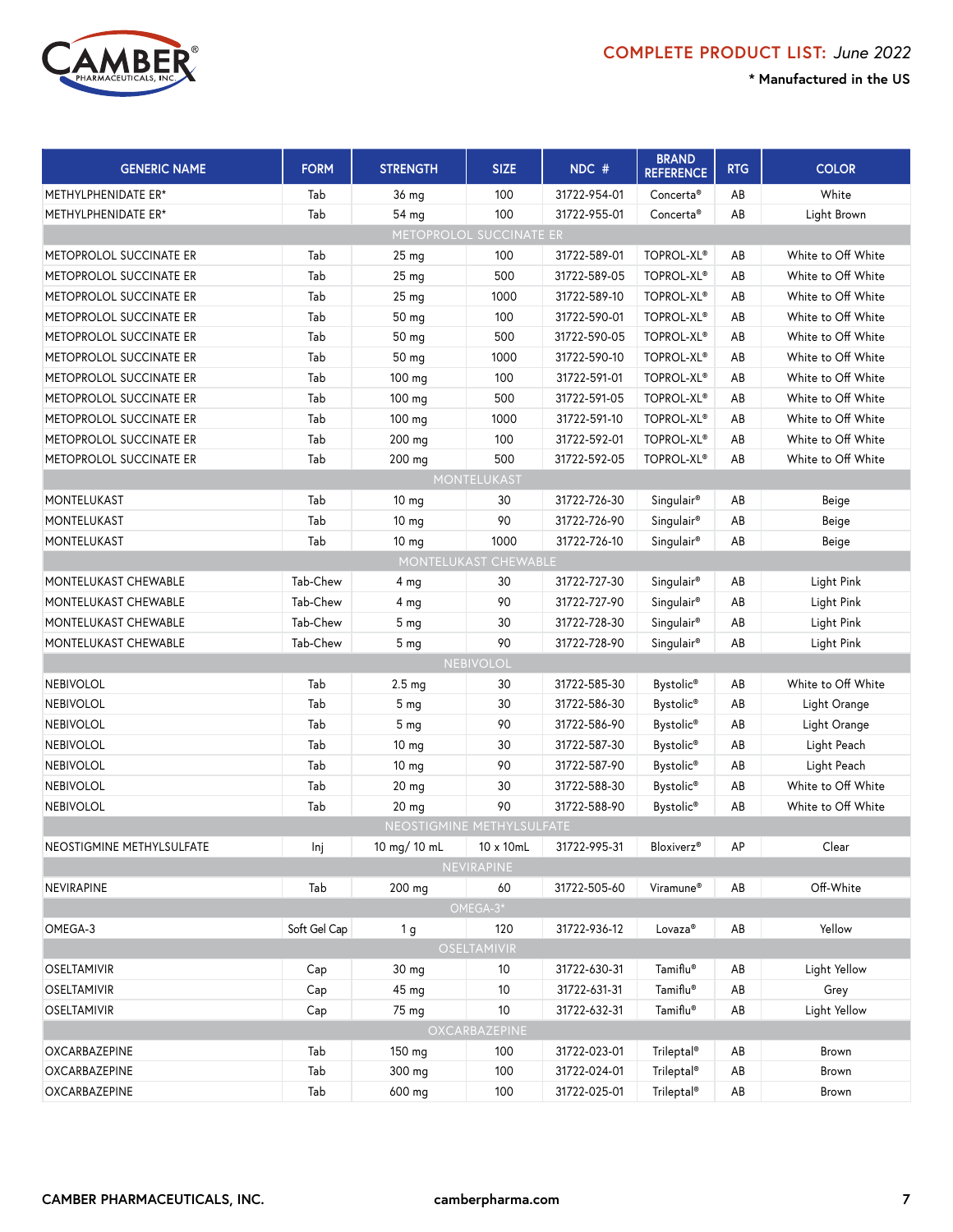



| <b>GENERIC NAME</b>    | <b>FORM</b> | <b>STRENGTH</b>              | <b>SIZE</b>      | NDC #        | <b>BRAND</b><br><b>REFERENCE</b> | <b>RTG</b>             | <b>COLOR</b>               |
|------------------------|-------------|------------------------------|------------------|--------------|----------------------------------|------------------------|----------------------------|
|                        |             |                              | OXYCODONE APAP*  |              |                                  |                        |                            |
| OXYCODONE APAP*        | Tab         | 2.5 mg / 325 mg              | 100              | 31722-948-01 | Percocet <sup>®</sup>            | AB                     | White                      |
| OXYCODONE APAP*        | Tab         | 5 mg /325 mg                 | 100              | 31722-949-01 | Percocet <sup>®</sup>            | AB                     | White                      |
| OXYCODONE APAP*        | Tab         | 5 mg /325 mg                 | 500              | 31722-949-05 | Percocet <sup>®</sup>            | AB                     | White                      |
| OXYCODONE APAP*        | Tab         | 7.5 mg / 325 mg              | 100              | 31722-950-01 | Percocet <sup>®</sup>            | AB                     | White                      |
| OXYCODONE APAP*        | Tab         | 7.5 mg / 325 mg              | 500              | 31722-950-05 | Percocet <sup>®</sup>            | AB                     | White                      |
| OXYCODONE APAP*        | Tab         | 10 mg /325 mg                | 100              | 31722-951-01 | Percocet <sup>®</sup>            | AB                     | White                      |
| OXYCODONE APAP*        | Tab         | 10 mg / 325 mg               | 500              | 31722-951-05 | Percocet <sup>®</sup>            | AB                     | White                      |
|                        |             |                              | OXYCODONE HCL*   |              |                                  |                        |                            |
| OXYCODONE HCI*         | Tab         | 15 <sub>mg</sub>             | 100              | 31722-917-01 | Roxicodone <sup>®</sup>          | AB                     | Light Yellow               |
| OXYCODONE HCI*         | Tab         | 15 <sub>mg</sub>             | 500              | 31722-917-05 | Roxicodone®                      | AB                     | Light Yellow               |
| OXYCODONE HCI*         | Tab         | 30 mg                        | 100              | 31722-918-01 | Roxicodone®                      | AB                     | Light Yellow               |
| OXYCODONE HCI*         | Tab         | 30 mg                        | 500              | 31722-918-05 | Roxicodone®                      | AB                     | Light Yellow               |
|                        |             |                              | OXYMORPHONE*     |              |                                  |                        |                            |
| OXYMORPHONE*           | Tab         | 5 <sub>mg</sub>              | 100              | 31722-929-01 | Opana IR®                        | AB                     | White                      |
| OXYMORPHONE*           | Tab         | 10 <sub>mg</sub>             | 100              | 31722-930-01 | Opana IR®                        | AB                     | Pink                       |
|                        |             |                              | PANTOPRAZOLE     |              |                                  |                        |                            |
| PANTOPRAZOLE           | Tab         | 20 <sub>mg</sub>             | 90               | 31722-712-90 | Protonix®                        | AB                     | Yellow                     |
| PANTOPRAZOLE           | Tab         | 40 mg                        | 90               | 31722-713-90 | Protonix <sup>®</sup>            | AB                     | Yellow                     |
| <b>PANTOPRAZOLE</b>    | Tab         | 40 mg                        | 1000             | 31722-713-10 | Protonix <sup>®</sup>            | AB                     | Yellow                     |
|                        |             | <b>POTASSIUM CITRATE ER*</b> |                  |              |                                  |                        |                            |
| POTASSIUM CITRATE ER*  | Tab         | 5 mEq                        | 100              | 31722-129-01 | Urocit-K®                        | AB                     | Off White to Tan Yellowish |
| POTASSIUM CITRATE ER*  | Tab         | 10 mEq                       | 100              | 31722-130-01 | Urocit-K®                        | AB                     | Off White to Tan Yellowish |
| POTASSIUM CITRATE ER*  | Tab         | 15 mEq                       | 100              | 31722-132-01 | Urocit-K®                        | AB                     | Off White to Tan Yellowish |
|                        |             | POTASSIUM CHLORIDE ER*       |                  |              |                                  |                        |                            |
| POTASSIUM CHLORIDE ER* | Tab         | (750 mg) 10 mEq K            | 100              | 31722-133-01 | Klor-Con®                        | AB                     | White                      |
| POTASSIUM CHLORIDE ER* | Tab         | (750 mg) 10 mEq K            | 500              | 31722-133-05 | Klor-Con®                        | AB                     | White                      |
| POTASSIUM CHLORIDE ER* | Tab         | (1500 mg) 20 mEq K           | 100              | 31722-135-01 | Klor-Con®                        | AB                     | White                      |
| POTASSIUM CHLORIDE ER* | Tab         | (1500 mg) 20 mEq K           | 500              | 31722-135-05 | Klor-Con®                        | AB                     | White                      |
|                        |             |                              | PREGABALIN       |              |                                  |                        |                            |
| PREGABALIN             | Cap         | $25$ mg                      | 90               | 31722-610-90 | Lyrica <sup>®</sup>              | AB                     | White/White                |
| PREGABALIN             | Cap         | 50 mg                        | 90               | 31722-611-90 | Lyrica <sup>®</sup>              | AB                     | White/White                |
| PREGABALIN             | Cap         | 75 mg                        | 90               | 31722-612-90 | Lyrica®                          | $\mathsf{A}\mathsf{B}$ | Light Peach/White          |
| PREGABALIN             | Cap         | 100 mg                       | 90               | 31722-613-90 | Lyrica <sup>®</sup>              | AB                     | Light Peach/Light Peach    |
| PREGABALIN             | Cap         | 150 mg                       | 90               | 31722-614-90 | Lyrica <sup>®</sup>              | AB                     | White/White                |
| PREGABALIN             | Cap         | 200 mg                       | 90               | 31722-615-90 | Lyrica <sup>®</sup>              | AB                     | Light Peach/Light Peach    |
| PREGABALIN             | Cap         | 225 mg                       | 90               | 31722-616-90 | Lyrica <sup>®</sup>              | AB                     | Light Peach/White          |
| PREGABALIN             | Cap         | 300 mg                       | 90               | 31722-617-90 | Lyrica <sup>®</sup>              | AB                     | Light Peach/White          |
|                        |             |                              | <b>RITONAVIR</b> |              |                                  |                        |                            |
| <b>RITONAVIR</b>       | Tab         | 100 mg                       | 30               | 31722-597-30 | Norvir <sup>®</sup>              | AB                     | White                      |
|                        |             |                              | ROSUVASTATIN     |              |                                  |                        |                            |
| ROSUVASTATIN           | Tab         | 5 <sub>mg</sub>              | 90               | 31722-882-90 | Crestor®                         | AB                     | Yellow                     |
| <b>ROSUVASTATIN</b>    | Tab         | 10 <sub>mg</sub>             | 90               | 31722-883-90 | Crestor®                         | AB                     | Pink                       |
| ROSUVASTATIN           | Tab         | 20 mg                        | 90               | 31722-884-90 | Crestor®                         | AB                     | Pink                       |
| <b>ROSUVASTATIN</b>    | Tab         | 40 mg                        | 30               | 31722-885-30 | Crestor®                         | AB                     | Pink                       |
|                        |             |                              | RUFINAMIDE       |              |                                  |                        |                            |
| <b>RUFINAMIDE</b>      | Tab         | 200 mg                       | 120              | 31722-598-12 | Banzel <sup>®</sup>              | AB                     | Pink                       |
| RUFINAMIDE             | Tab         | 400 mg                       | 120              | 31722-599-12 | Banzel <sup>®</sup>              | AB                     | Pink                       |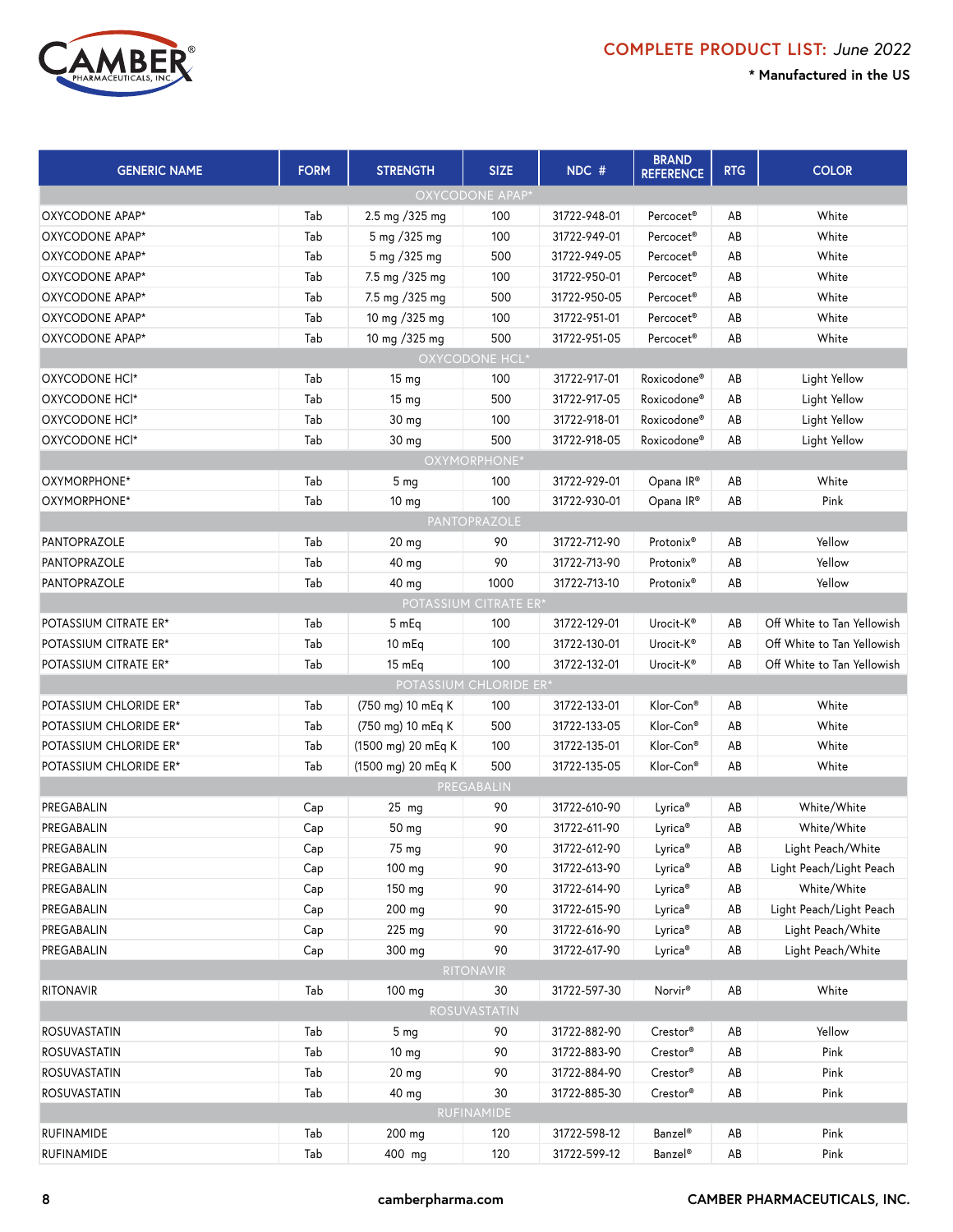

| <b>GENERIC NAME</b>        | <b>FORM</b> | <b>STRENGTH</b>          | <b>SIZE</b>             | NDC #        | <b>BRAND</b><br><b>REFERENCE</b> | <b>RTG</b> | <b>COLOR</b>         |  |  |
|----------------------------|-------------|--------------------------|-------------------------|--------------|----------------------------------|------------|----------------------|--|--|
|                            |             |                          | SERTRALINE              |              |                                  |            |                      |  |  |
| <b>SERTRALINE</b>          | Tab         | 25 <sub>mg</sub>         | 30                      | 31722-145-30 | Zoloft <sup>®</sup>              | AB         | Green                |  |  |
| SERTRALINE                 | Tab         | 25 <sub>mg</sub>         | 90                      | 31722-145-90 | Zoloft <sup>®</sup>              | AB         | Green                |  |  |
| SERTRALINE                 | Tab         | 25 mg                    | 500                     | 31722-145-05 | Zoloft <sup>®</sup>              | AB         | Green                |  |  |
| SERTRALINE                 | Tab         | 50 mg                    | 30                      | 31722-146-30 | Zoloft <sup>®</sup>              | AB         | Blue                 |  |  |
| SERTRALINE                 | Tab         | 50 mg                    | 90                      | 31722-146-90 | Zoloft <sup>®</sup>              | AB         | Blue                 |  |  |
| SERTRALINE                 | Tab         | 50 mg                    | 500                     | 31722-146-05 | Zoloft®                          | AB         | Blue                 |  |  |
| SERTRALINE                 | Tab         | 100 mg                   | 30                      | 31722-147-30 | Zoloft®                          | AB         | Light Yellow         |  |  |
| SERTRALINE                 | Tab         | 100 mg                   | 90                      | 31722-147-90 | Zoloft <sup>®</sup>              | AB         | Light Yellow         |  |  |
| SERTRALINE                 | Tab         | 100 mg                   | 500                     | 31722-147-05 | Zoloft®                          | AB         | Light Yellow         |  |  |
| SILDENAFIL                 |             |                          |                         |              |                                  |            |                      |  |  |
| SILDENAFIL                 | Tab         | $20$ mg                  | 90                      | 31722-776-90 | Revatio <sup>®</sup>             | AB         | White                |  |  |
|                            |             |                          | SILDENAFIL              |              |                                  |            |                      |  |  |
| SILDENAFIL                 | Tab         | 25 <sub>mg</sub>         | 30                      | 31722-709-30 | Viagra <sup>®</sup>              | AB         | White                |  |  |
| SILDENAFIL                 | Tab         | 50 mg                    | 30                      | 31722-710-30 | Viagra <sup>®</sup>              | AB         | White                |  |  |
| SILDENAFIL                 | Tab         | 50 mg                    | 100                     | 31722-710-01 | Viagra <sup>®</sup>              | AB         | White                |  |  |
| SILDENAFIL                 | Tab         | 100 mg                   | 30                      | 31722-711-30 | Viagra®                          | AB         | White                |  |  |
| SILDENAFIL                 | Tab         | 100 mg                   | 100                     | 31722-711-01 | Viagra®                          | AB         | White                |  |  |
| SILDENAFIL ORAL SUSPENSION |             |                          |                         |              |                                  |            |                      |  |  |
| SILDENAFIL                 | Susp        | $10$ mg/mL               | 112 mL                  | 31722-136-31 | Revatio for<br>Oral Suspension®  | AB         | Clear to Pale Yellow |  |  |
|                            |             |                          | SILODOSIN               |              |                                  |            |                      |  |  |
| <b>SILODOSIN</b>           | Cap         | 4 mg                     | 30                      | 31722-635-30 | Rapaflo®                         | AB         | White                |  |  |
| <b>SILODOSIN</b>           | Cap         | 8 <sub>mg</sub>          | 30                      | 31722-636-30 | Rapaflo®                         | AB         | White                |  |  |
| <b>SILODOSIN</b>           | Cap         | 8 <sub>mg</sub>          | 90                      | 31722-636-90 | Rapaflo®                         | AB         | White                |  |  |
|                            |             |                          | SIMPLE SYRUP*           |              |                                  |            |                      |  |  |
| SIMPLE SYRUP*              | Sol         |                          | 473 mL                  | 31722-937-47 | Simple Syrup                     | <b>NR</b>  | Clear                |  |  |
|                            |             |                          | SOSWEET SYRUP*          |              |                                  |            |                      |  |  |
| SOSWEET SYRUP*             | Sol         |                          | 473 mL                  | 31722-959-01 | ORA-Sweet®                       | NR         | Clear                |  |  |
|                            |             | SUCCINYLCHOLINE CHLORIDE |                         |              |                                  |            |                      |  |  |
| SUCCINYLCHOLINE CHLORIDE   | Inj         | 200 mg/10mL              | 25 x 10 mL              | 31722-981-31 | Quelicin <sup>®</sup>            | АP         | Clear                |  |  |
|                            |             |                          | <b>TADALAFIL</b>        |              |                                  |            |                      |  |  |
| TADALAFIL                  | Tab         | 20 <sub>mg</sub>         | 30                      | 31722-647-30 | Adcirca®                         | AB         | White                |  |  |
|                            |             |                          | <b>TADALAFIL</b>        |              |                                  |            |                      |  |  |
| TADALAFIL                  | Tab         | 2.5 <sub>mg</sub>        | 30                      | 31722-643-30 | Cialis <sup>®</sup>              | AB         | Blue                 |  |  |
| TADALAFIL                  | Tab         | 5 <sub>mq</sub>          | 30                      | 31722-644-30 | Cialis <sup>®</sup>              | AB         | White                |  |  |
| TADALAFIL                  | Tab         | 10 <sub>mg</sub>         | 30                      | 31722-645-30 | Cialis <sup>®</sup>              | AB         | White                |  |  |
| TADALAFIL                  | Tab         | 20 <sub>mg</sub>         | 30                      | 31722-646-30 | Cialis <sup>®</sup>              | AB         | White                |  |  |
|                            |             |                          | <b>TENOFOVIR</b>        |              |                                  |            |                      |  |  |
| <b>TENOFOVIR</b>           |             | 300 mg                   | 30                      | 31722-535-30 | Viread®                          | AB         | White                |  |  |
|                            |             |                          | TETRABENAZINE           |              |                                  |            |                      |  |  |
| TETRABENAZINE              | Tab         | 12.5 mg                  | 112                     | 31722-821-11 | Xenazine®                        | AB         | White                |  |  |
| TETRABENAZINE              | Tab         | 25 <sub>mg</sub>         | 112                     | 31722-822-11 | Xenazine®                        | AB         | Yellow               |  |  |
|                            |             |                          | TOLTERODINE TARTRATE IR |              |                                  |            |                      |  |  |
| TOLTERODINE TARTRATE IR    | Tab         | 1 <sub>mg</sub>          | 60                      | 31722-805-60 | Detrol <sup>®</sup>              | AB         | Pale Yellow          |  |  |
| TOLTERODINE TARTRATE IR    | Tab         | 2 <sub>mg</sub>          | 60                      | 31722-806-60 | Detrol <sup>®</sup>              | AB         | White                |  |  |